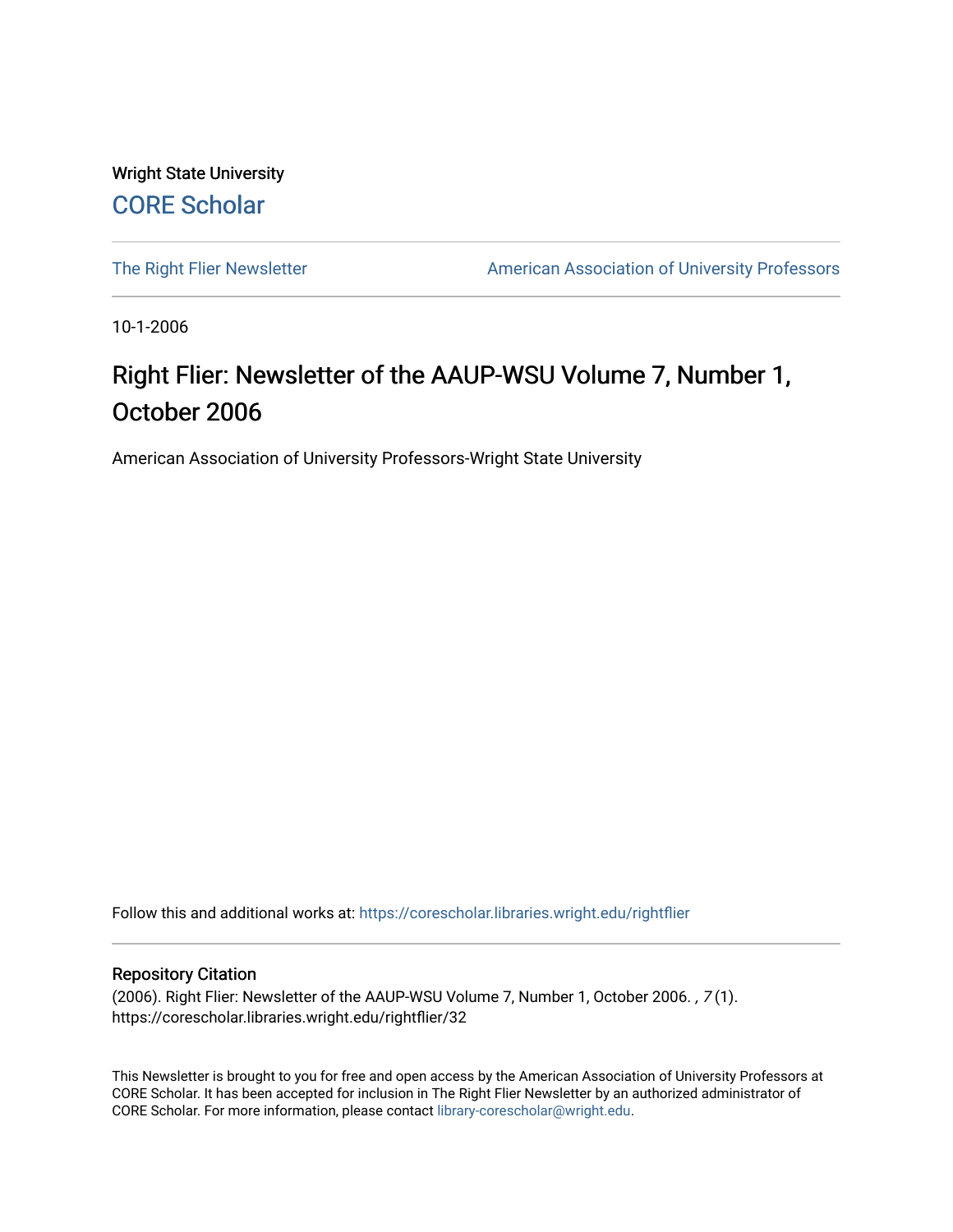# **The Right Flier**

Newsletter of the AAUP-WSU Volume 7, Number 1, October 2006

Editor, Henry Ruminski Administrative Assistant, Connie Jacobs

# **Message from the President: It's Your Union**

By Anna Bellisari, President AAUP-WSU

Greetings to all, and especially to all the newest faculty members of Wright State University! Fall Quarter at WSU always gives me a sense of new beginnings, a feeling of restarting my academic engines after months of unstructured work, leisure, and travel. I traveled to Turkey this summer to visit an old friend who is on the faculty of a small private university in Istanbul. Through her I met several very courageous scholars and journalists, all active in one way or another in supporting the human rights, free speech rights, and minority rights of various groups among the Turkish population.

Since my return, one of these writers has been acquitted of the crime of "insulting Turkishness" in her very popular novels, but another faces a similar charge with a possible lengthy prison sentence. I came home with great admiration for these brave Turkish citizens.

Although we live under much safer conditions than my colleagues in Turkey, I'm still very grateful for our union. Since the creation of our collective bargaining unit seven years ago, AAUP-WSU has worked tirelessly to develop a positive academic environment and to protect our academic freedom.

We are now working under our third contract with the WSU administration, the result of many months of hard work by the Bargaining Council and our highly skilled Negotiating Team. Among the many benefits all of us now enjoy are reasonable minimum salaries at all professorial ranks, guaranteed faculty involvement in governance and establishment of departmental bylaws, transparency in promotion and tenure processes, just and efficient grievance and arbitration procedures, fair across-the-board and merit-based compensation, and one of the best employee health care benefit packages in Ohio, which now includes paid leave for new parents.

But our duly signed and sealed contract does not mean that our faculty union can sit back and put up its heels, even for the short while until the next contract is to be negotiated. In fact, the elected officers continue to maintain and operate our organization in an effective and efficient manner.

The Executive Committee meets weekly to deal with newly-emerging contract issues, to keep you informed of new developments, to bargain with the administration about parking, calendar creep and such, and to maintain our links with state and national organizations. This dedicated group of union leaders works for you, the Bargaining Unit Faculty of Wright State University.

So this is actually YOUR union. Your Regular Chapter Membership currently stands at 313, more than two-thirds of the entire Bargaining Unit Faculty. That is a very powerful indication of your interest and participation in AAUP-WSU, but it could be even better. It goes without saying that the larger its membership, the greater the strength of your union. Your recruitment of colleagues and friends who are not yet Regular Chapter Members will increase your union's strength, and your active involvement in a variety of ways will be very welcome indeed. It's YOUR union, and YOU can make it work even better.

### Parental leave gets national attention

Anna Bellisari, AAUP-WSU President, has been invited to present our new memorandum of understanding on paid parental leave at the AAUP Collective Bargaining Council semi-annual meeting in Washington in December. The presentation will be part of a workshop called "Making Academia More Family Friendly" to be co-facilitated by Anna and a leader from another chapter. The purpose of the workshop is to share with other chapters our new policy and our strategy for getting this language into the CBA.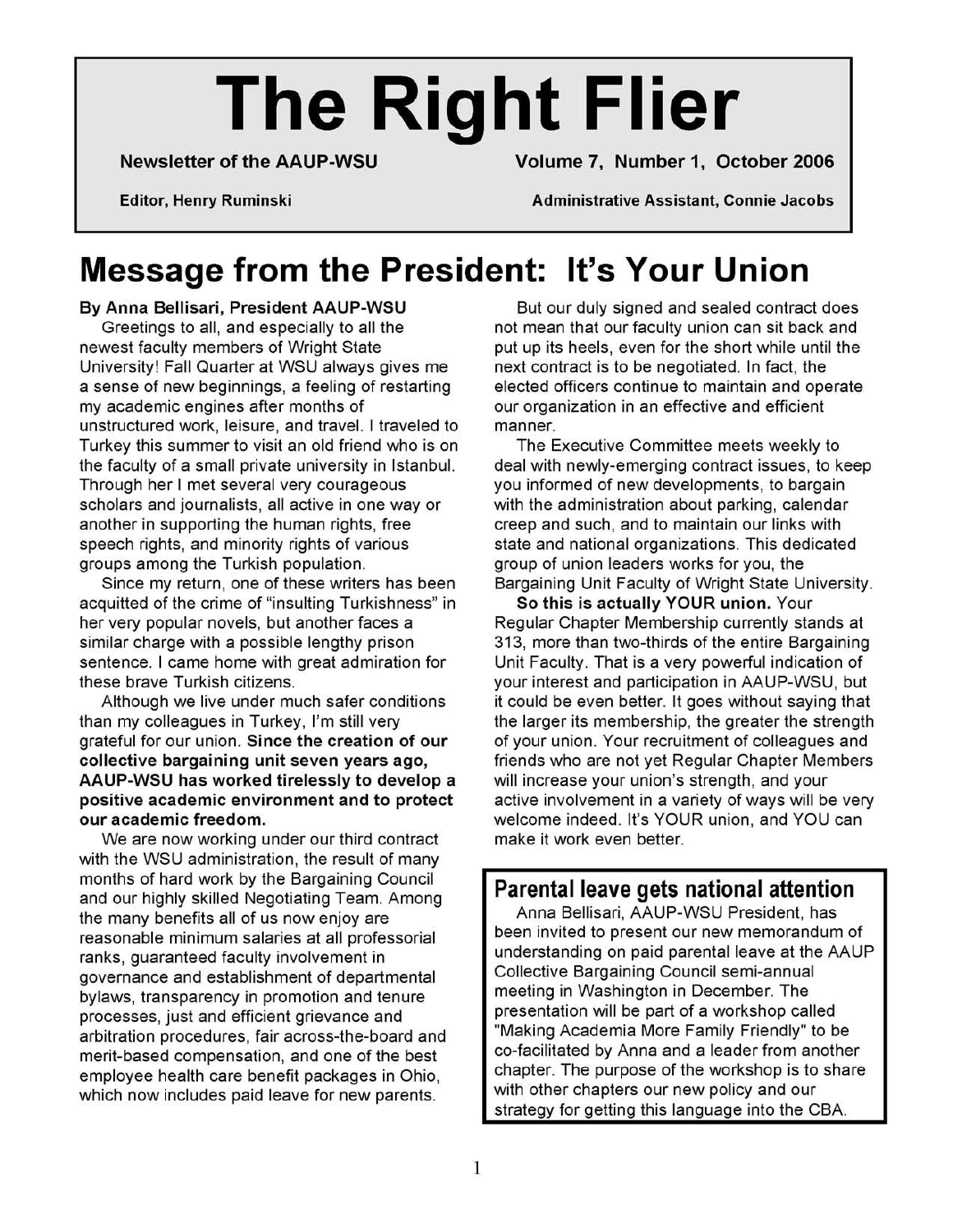# **The Parking Shortage Situation**

#### By Rudy Fichtenbaum Chief Negotiator, AAUP-WSU

There has been a severe shortage of parking for faculty on the Dayton campus starting this fall. The shortage of parking was precipitated by the unilateral decision of the administration to remove 60 faculty/staff spots from Lot 7 in front of University Hall as well as their failure to plan adequately for the loss of spots caused by construction of the Bio 3 building.

AAUP-WSU warned the administration that we considered the loss of 60 spots a mistake and a unilateral change in terms and conditions of employment. However, rather than filing an unfair labor practice we attempted to work with the administration. We recommended that they open Lot 9 (the visitor's lot) as overflow parking for faculty. The administration responded by agreeing that both faculty and staff could use the visitor's lot as overflow. While we were skeptical that this would be adequate we have a good record of working with the administration on this kind of issue, so we decided to give them a chance since they had responded in good faith to our concerns.

By the beginning of the first day of classes this fall quarter it was evident to all of us that we had been right that the loss of 60 spaces in Lot 7 had caused a severe parking shortage. To make matters worse, an entire row of parking spaces in the visitor's lot was occupied by golf carts on the first day of classes. In addition, students who had moved into the dorms on Tuesday had been allowed to park in Lot 8, and many had left their cars there overnight.

The AAUP-WSU Executive Committee responded immediately to the parking situation demanding that the administration provide more parking spaces. The golf carts and student cars were moved out of Lots 8 and 9 and the administration added 20 more faculty/staff spots in Lot 10 (on the north side of Millett Hall). Again we advised the administration that we considered this to be inadequate. We pointed out that most staff members arrive on campus by 8:30 am and they get first crack at the parking spaces designated for faculty/staff. On the other hand, many faculty members -- especially those who teach at night arrive on campus at various later times during the day. In addition, faculty members have other offcampus obligations and must leave and return to campus during the course of the day. Thus, it was the faculty who were bearing the brunt of the parking shortage.

For weeks after the beginning of school the parking problem has persisted. There are at times empty spots in Lot 10, but clearly faculty who have been parking around the edge of Lot 8 all quarter either do not want to park in Lot 10 because it is far from their offices or they do not want to have to spend time driving from lot to lot in search of a parking space. On this latter point, we have reminded the administration that our \$110 parking permit is a permit to park, not a hunting license.

After working with the administration informally to try and resolve the parking situation, the Executive Committee notified the administration that we considered parking a matter of terms and conditions of employment, and we asked to negotiate about the matter. Last Thursday (October 12, 2006) we gave the administration a draft Memorandum of Understanding on Parking. We hope to sit down with them soon to negotiate a satisfactory solution to the parking problem for Bargaining Unit Faculty.

When I first arrived at WSU 26 years ago faculty had designated parking spots that were separate from staff. The reason for giving faculty separate parking was not because faculty members were better than staff but because we had different needs and we play different roles in carrying out the mission of the institution. The elimination of faculty parking was one of many in a long line of usurpations of faculty rights, of diminutions of respect for faculty, that ultimately led faculty to demand collective bargaining.

Our proposal to the administration centers on restoring designated parking for Bargaining Unit Faculty. While we would have no objection to having designated parking for all full time faculty, we can legally only bargain on behalf of Bargaining Unit Faculty. Therefore, we have asked the administration to provide an adequate number of designated parking spots for Bargaining Unit Faculty in Lots 8, 11, 12 and 17. In addition, we have proposed that Lots 11 and 17 be gated, just as lots 8 and 12 already are. Our proposal also calls for faculty parking to remain as is at the Lake Campus, and on the Dayton campus near the Nutter Center and the Honors Community.

We will keep Bargaining Unit Members posted regarding our progress in negotiating a solution to the parking problems on campus via email and on our Web site. If you have any questions or concerns about parking, please call or email me at x 3085 or rudy.fichtenbaum@wright.edu.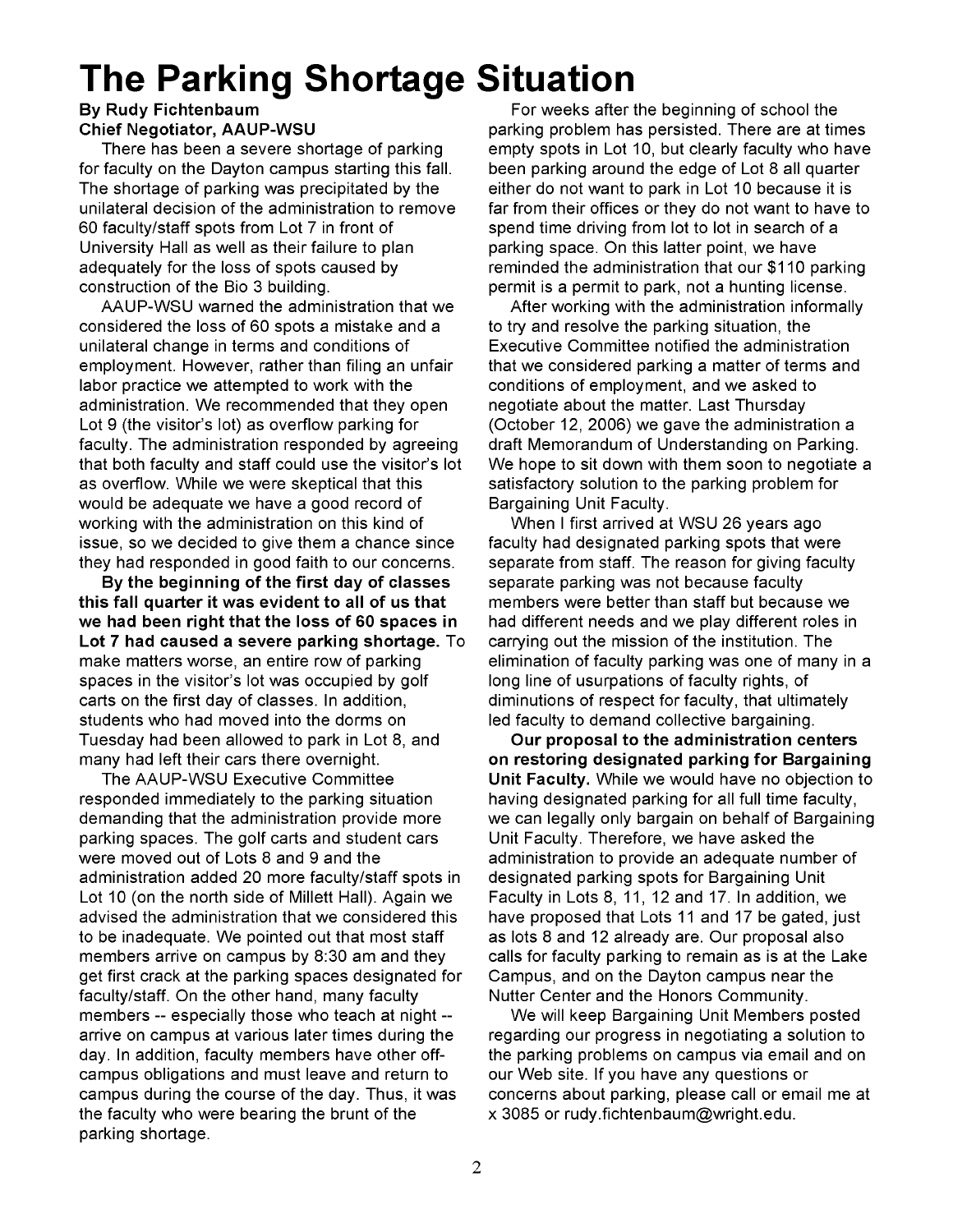# **What is AAUP-WSU doing for you in this Banner year?**

The officers of AAUP-WSU have been busy during the summer and fall dealing with a number of issues of concern to members. Some of those issues are covered in separate stories in this newsletter. The following summary includes issues that we wanted to inform members about, even though some may only affect a few members.

#### **Anthem issues**

AAUP-WSU has been closely following three different issues affecting some of those who changed medical plans from United Healthcare to Anthem at mid-year. Many faculty members with dependent coverage received only one Anthem identification card. If you only received one card and would like additional Anthem identification cards, you can call Anthem Customer Service at 800-826-7987. You can also call this number to verify who the Anthem enrollment system lists as your covered dependents. This is particularly important if you have dependents who are over 18, but full-time students.

When these mid-year enrollments were put into the Anthem system, a number of dependent children aged 19 through 24 were not accepted for coverage. Anthem staff members and WSU Human Resource staff members worked to identify those children aged 19 through 24 whose enrollment should have been accepted. Those qualifying dependents who were identified were enrolled for Anthem coverage retroactive to July 1.

The final issue deals with individual out of pocket maximums. If you had out-of-pocket expenses during 2006 under the United Health Care system, those expenses apply to your annual out-of-pocket maximum. In some instances those payments made while covered by United Health Care may not be reflected on your statements from Anthem. The administration has been made aware of the problem and is working to make sure that no employee has to pay more than the annual out-ofpocket maximum. Be sure to monitor your information sheets from Anthem if you have had significant out-of-pocket expenses.

#### **Calendar creep**

The Executive Committee continues to seek input on the problem of "calendar creep" -- the tendency of administrators in certain units to schedule duties for Bargaining Unit Faculty on academic year appointments further and further outside the threequarter academic year. The draft agreement has been distributed by email. The Executive Committee needs to know if you support or oppose the draft agreement. The issue was covered in a previous newsletter available at: http://www.wright.edu/admin/aauplrightflier/voI6no3Apr2006.pdf

#### **Check your Pay Advice for errors**

A number of payroll errors have been reported and the Executive Committee continues to pursue efforts in correcting them. While most errors do not represent a significant amount of money, all members are urged to carefully examine their pay advice each month to make sure that all deductions are correct. If Human Resources or Payroll are unable to revolve any problems please let the Executive Committee know. Delays in depositing 403b deductions have already been reported and a solution is being pursued.

#### **Paid parental leave**

At least three faculty members have taken leaves under the Agreement on Parental Accommodation which the chapter signed with the administration on Feb. 1, 2006. Interested members are urged to familiarize themselves with the provisions of the leave policy. It is available at http://www.wright.edu/admin/aaup/pplmou.pdf

#### **Social Security reports**

If you received an annual Social Security report indicating no Medicare payments for the 2003, you are not alone. The university has verifed that the information was sent to the Social Security Administration but the corrections could reportedly take up to a year to appear on individual reports. The absence of contributions for that year probably has little significance for most employees. If it does make a difference to someone retiring, the administration has agreed to help rectify the situation.

#### **Tenure workshop attendance**

Grievance Officer Barry Milligan and Chief Negotiator Rudy Fichtenbaum conducted a fall quarter P&T workshop to review the procedures and answer questions from faculty members and P&T committee chairmen. The new deadlines are earlier and those seeking promotion and/or tenure need to start planning well in advance. Another P&T workshop will be offered in spring quarter.

#### **The work continues**

Other issues which the Executive Committee dealt with or is still monitoring include proposed incentive programs in some colleges, annual evaluation questions, merit and market raise questions, classroom issues, proposed college limits for overloads, lab space assignments and office temperatures, to name a few.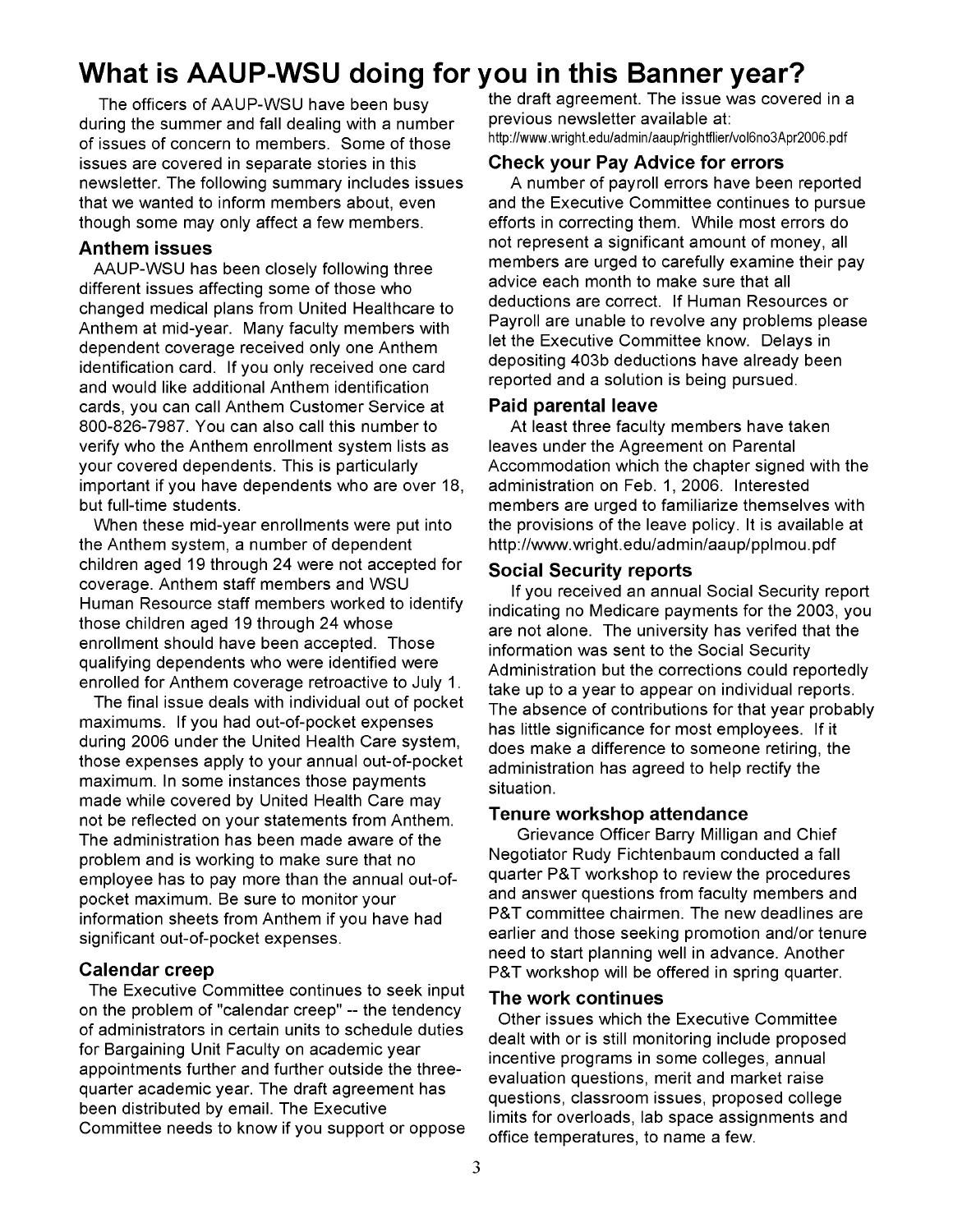### Health Care Board asks hard questions about feasibility of mandatory plan

#### Rep. Widener admits no guarantee can be made that any money saved would be returned to schools

The Executive Committee believes the information in this article from the University of Cincinnati AAUP newsletter is important for our members.

Having obtained more time to examine the issues, members of the Ohio School Employees Health Care Board- created by HB 66, legislation that is designed to move all K-12 and higher education employees into one, mandatory health care plan run by the State of Ohio- have begun the difficult work of researching such plans.

At their September 27th meeting, Board members asked hard questions of Rep. Chris Widener (R, Springfield)- many of them the same questions that the AAUP and K-12 school union leaders have been asking for a year.

1. Why were schools singled out? Why not pool all state and municipal employees?

2. What do you view as this Board's charge per the legislation: to simply deliver a plan, or to examine the feasibility of such plans?

3. How can a "mandatory plan" include an opt-out for "healthy" school districts and still be financially viable?

4. How can we be sure that any savings obtained will really be retained by the schools?

5. What would be the Legislature's reaction if this Board were to decide that the best way to decide cost-sharing between employees and the employer is to return those decisions to the localities-that is, send it back to the collective bargaining process?

#### Rep. Widener's answers to these questions are instructive and give insight into the political nature of this legislation.

He stated that K-12 schools were singled out as being the smallest of the three groups to be pooled: K-12, higher education, and municipal employees. "The plan is to see if it works with K-12, and then pull everyone else in."

Rep. Widener also stated that the legislation was written with the "presumption," based on the research done by legislative aides, that a mandatory plan is financially feasible and that the Board's charge is to design such a plan and deliver it. This is clearly a very large presumption and one that the Board's members, given the extensive research

they themselves are performing, are not comfortable with.

In answer to the question about an opt-out for financially healthy school districts who are "doing a good job" with their own health care plans or consortiums, Rep. Widener said that "legislatively and politically, this plan probably won't pass without an opt-out"- while simultaneously conceding that a mandatory plan that allows the healthiest districts to leave the pool will be very financially fragile.

A Board member asked if any health care cost savings under a mandatory plan could be guaranteed to be retained by school districts; that is, could the law forbid a reduction in state support equal to the amount saved.

#### Rep. Widener admitted that some legislators had already asked how the State could "recapture" such savings, but that he and the current leadership are committed to a full retention of any savings by localities.

The problem with this promise, of course, is that legislative leaders change frequently. And historically, no legislature has been able to resist "recapturing" savings at the State level. Finally, Rep. Widener noted that the Board has the full power to set the rates for employee's share of health care premiums and co-pays under HB66. He admitted that should the Board choose to return that power to the bargaining table, that was probably permissible under the law as written.

#### What Next?

There is still a ways to go before HB66 can be imposed on state education employees: the Board is taking its role seriously and looking hard at the feasibility of such plans (including studies done in other states); the Legislature must vote "yes" again before it can be enacted; and K-12 and higher education employees across Ohio have been contacting their legislators protesting this attempt to strip local control and bargaining rights.

There will be another planning meeting of the Health Care Coalition (see http://aaupuc.org/ handsoffhealth.htm for more information on the coalition) next month. Stay tuned!

Deborah M. Herman, PhD Executive Director, AAUP-UC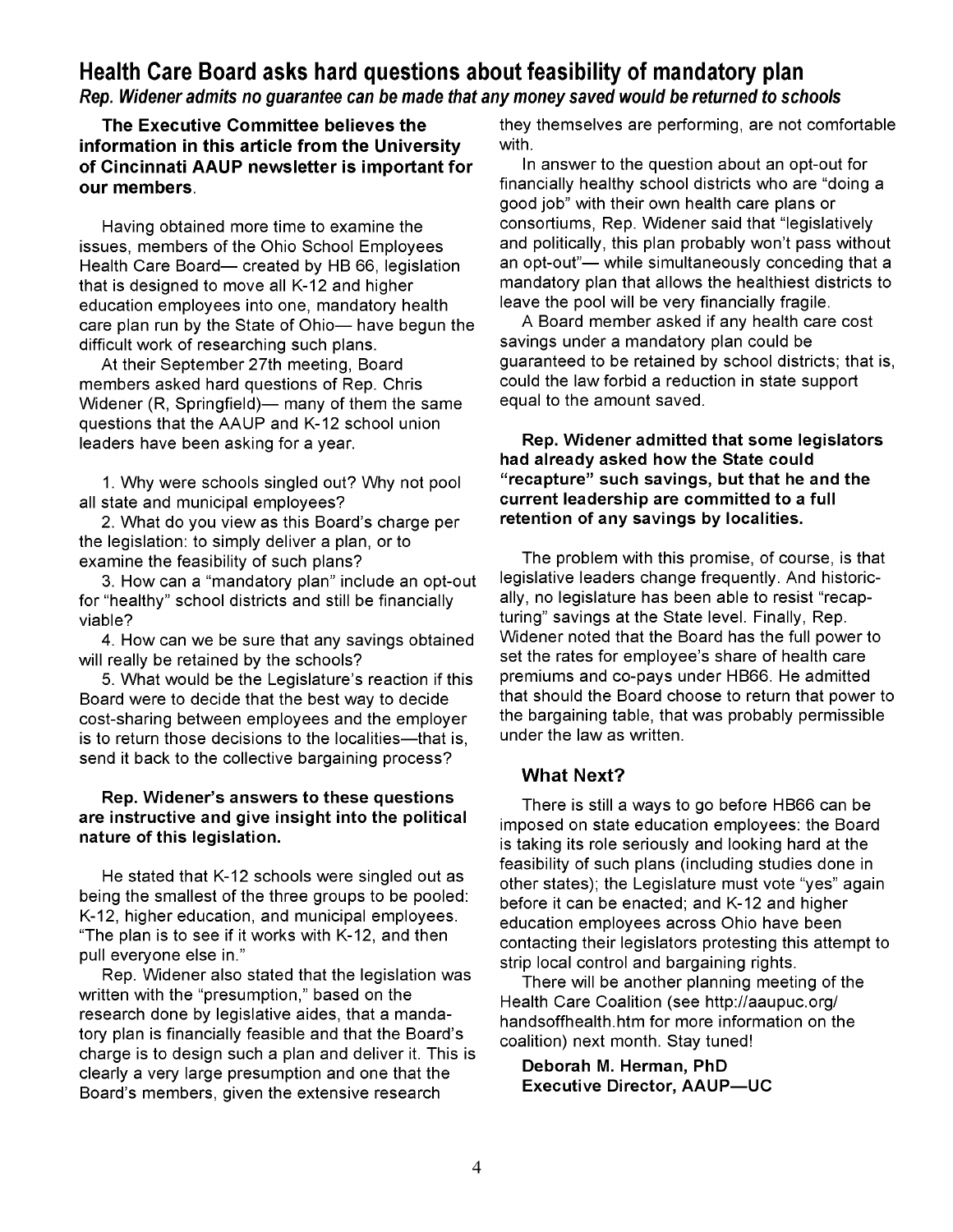# **Three attend AAUP Summer Institute at Portland State University**

Three AAUP-WSU officers attended the AAUP 2006 Summer Institute at Portland State University in July. Rudy Fichtenbaum, Chief Negotiator for the chapter, attended in his capacity as member at large of the Collective Bargaining Congress. Rudy shared his bargaining expertise and experiences as a presenter in two sessions dealing with university finances and negotiating techniques.

Maggie McDonald, Member-at-Iarge on the WSU Executive Committee, attended sessions on contract negotiations which included presentations on a variety of bargaining topics such as team dynamics; distinguishing issues from positions; preparing the initial proposals, tools and techniques; negotiating cooperative, non-economic, and economic issues; and additional strategies related to negotiations.

Following the presentations, session attendees were divided into four groups of four faculty negotiators and four university administration negotiators and were then given a simulation which provided the necessary information for the bargaining negotiations.

Maggie's faculty team prepared an initial proposal and then negotiated with their administration counterparts. The sessions were interrupted with additional information that could affect the progress and direction of the negotiations. After an agreement was reached, the teams again met as an entire group and shared the results for each team. The session leaders then graded the faculty and administration team in each group. Maggie's faculty team won!

Maggie said she learned a great deal from the sessions and came away with a much better understanding of the negotiating process and an even greater respect for the abilities of our past WSU negotiators.

Henry Ruminski, AAUP-WSU Vice President, said the grievance and contract administration sessions at the Summer Institute provided many interesting insights on how to handle various problems. In addition to suggestions on defending the CBAs, the sessions also provided information on how to protect the union and the grievance officer; how to insure that fair representation requirements are met and how to insure that faculty rights are protected in disciplinary actions. The WSU CBA was mentioned several times as a positive example and overall was rated one of the better CBAs discussed at the institute.

Henry said that he obtained valuable insights by hearing how other schools dealt with issues. He noted that many attending the session reported helping AAUP-WSU better serve its members.

much more adversarial atmospheres than exist at WSU. Both Henry and Maggie said that the interaction with colleagues from other institutions and hearing about the situations at other universities was useful.

#### **Amendment vote set for Fall Meeting.**

Members will vote on a proposed amendment to the chapter's constitution at the fall quarter AAUP-WSU chapter meeting scheduled for Monday, Nov. 6 at 3 p.m. in 270 Allyn Hall on the main campus with a video link to the Lake Campus in room 220C Dwyer Hall. Because collective bargaining matters will be discussed, only Regular Chapter Members (Bargaining Unit Faculty who have joined our AAUP chapter) are eligible to attend this meeting.

The amendment would add a new section I within existing Article VIII.

"I. No penalty for joining chapter

"Payroll deduction of dues for a person in the Bargaining Unit who becomes a Regular Chapter Member will begin no sooner than would payroll deduction of fair share fees had the person chosen not to join AAUP-WSU. "

The reason for this amendment is to avoid penalizing new members of the Bargaining Unit who join AAUP-WSU right away. The term "penalty" is apt since new BUFMs who do not join have a sixty day grace period before fair share fees (which are the same as membership dues) are assessed. Though this objective can be achieved by other means, the Executive Committee thinks it best to formalize the decision via the proposed amendment.

The only known objection is that the chapter's income would be reduced albeit very very slightly. Other agenda items will include reports from officers, including Treasurer's report and proposed budget for 2007 vote. Refreshments will be served.

#### **Assistant Grievance Officer Appointed**

The AAUP-WSU Executive Committee has unanimously approved Glen Cebulash, to serve as an Assistant Grievance Officer, assisting Barry Milligan. Glen is an associate professor in the Department of Art and Art History. His teaching responsibilities include all levels of drawing and painting and senior level theory seminar.

Currently in his 10th year at Wright State he is a full-time working artist, who exhibits regionally and nationally, most recently at The Washington Artist Association in Washington Depot, CT. The Executive Committee thanks Glen for his commitment to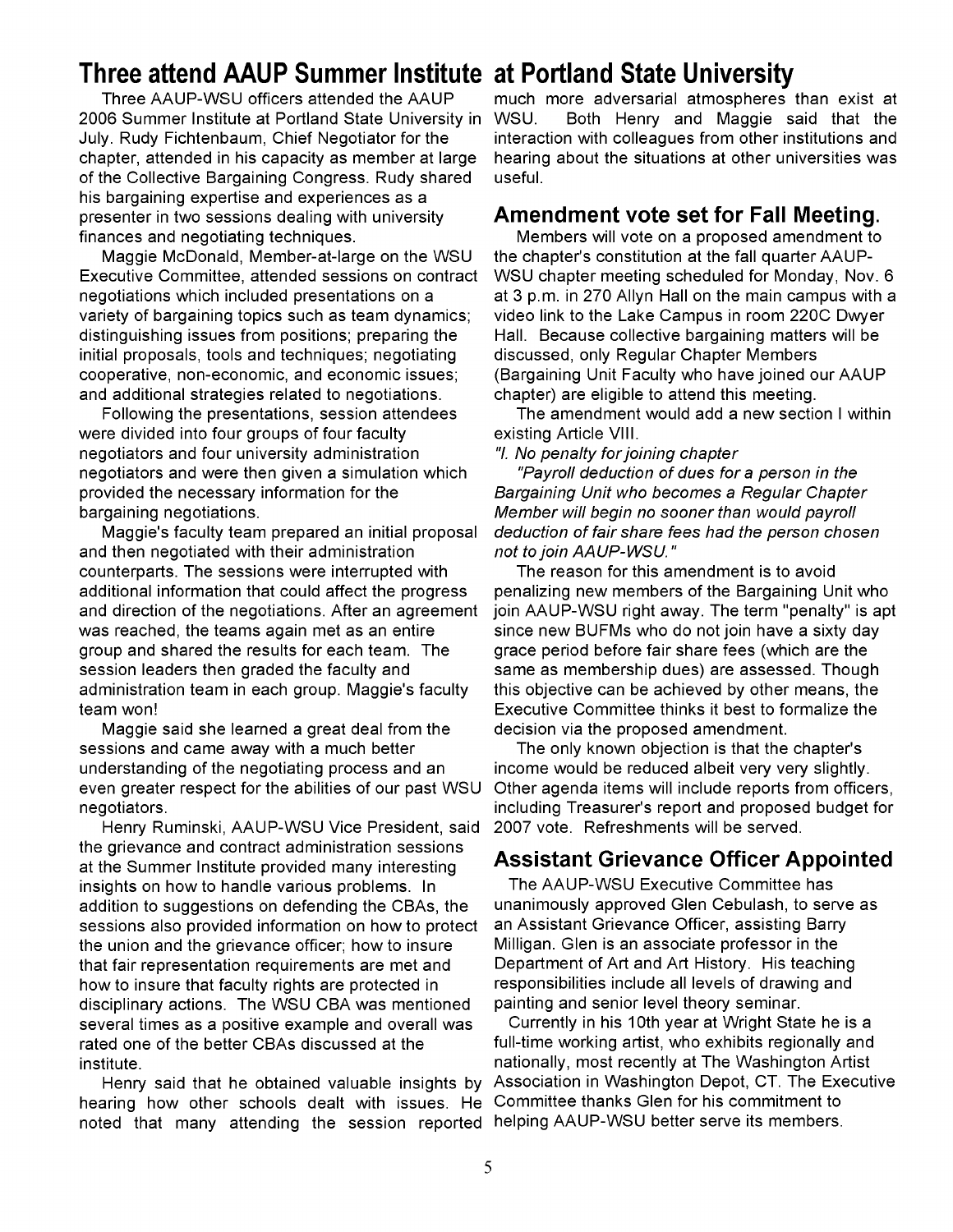# **Two honored for Service to AAUP-WSU**

At its fall social, AAUP-WSU honored two of its members for the outstanding service they have provided to the chapter. Paulette Olson, outgoing President, and Jim Vance, Communication Officer received plaques acknowledging their efforts for the chapter.

Paulette served as our sixth president from 2004-06. Her citation read: " For leading AAUP-WSU to a series of successes: our third collective bargaining agreement, more family friendly and humane benefits, and more tenure track faculty, AAUP-WSU expresses profound gratitude and appreciation." Paulette's direction helped the chapter maintain its effectiveness in representing the faculty.

Jim served as AAUP-WSU secretary from 1999-2004 and has been Communi-cation Officer since 2004. His citation read: "For your steadfast dedication to keeping our members informed and for developing and maintaining our nationally recognized website, AAUP-WSU expresses profound gratitude and appreciation."

Jim was recognized by the AAUP Assembly of State Conferences which selected our chapter for the Conference Communications Award for Outstanding Chapter Website.



Thanks again to two people whose service helps make WSU a better place for all of us.



The fall social, held in the Millett Hall Atrium included a buffet and entertainment.

# **Election results are in**

### **AAUP-WSU Treasurer**

Travis Doom, who ran unopposed, has been elected Treasurer with 74 votes. Travis has served as acting Treasurer since Larry Weinstein asked to be relieved of the position last summer.

Since Travis was serving as Member-at-Iarge, his election as Treasurer opens that position on the Executive Committee. The committee will be formally seeking nominations soon.

Serving as Member-at-Iarge is a good way to become involved in AAUP activities. The position requires attending Executive Committee meetings once a week while classes are in session. If you have thought about becoming more involved helping to represent faculty at WSU, give some consideration to running.

### **Professor-at-Iarge University P& T**

As specified in our Collective Bargaining Agreement (CBA) AAUP was also responsible for conducting the election for the Professor-at-Iarge seat on the University Promotion and Tenure Committee. Although AAUP-WSU conducts the election, the elected professor represents the bargaining unit faculty and not AAUP-WSU.

In the voting for Professor-at-Iarge Larry Prochaska received 41 votes; Donna Cole, 37; Ann Wendt, 21; and Hans Sprohge, 10.

A run-off election will be held between Prochaska and Cole. All candidates were tenured members of the Bargaining Unit and have the rank of Professor. The Professor-at-Iarge may also serve on department or college P&T committees but may only vote twice on any candidate.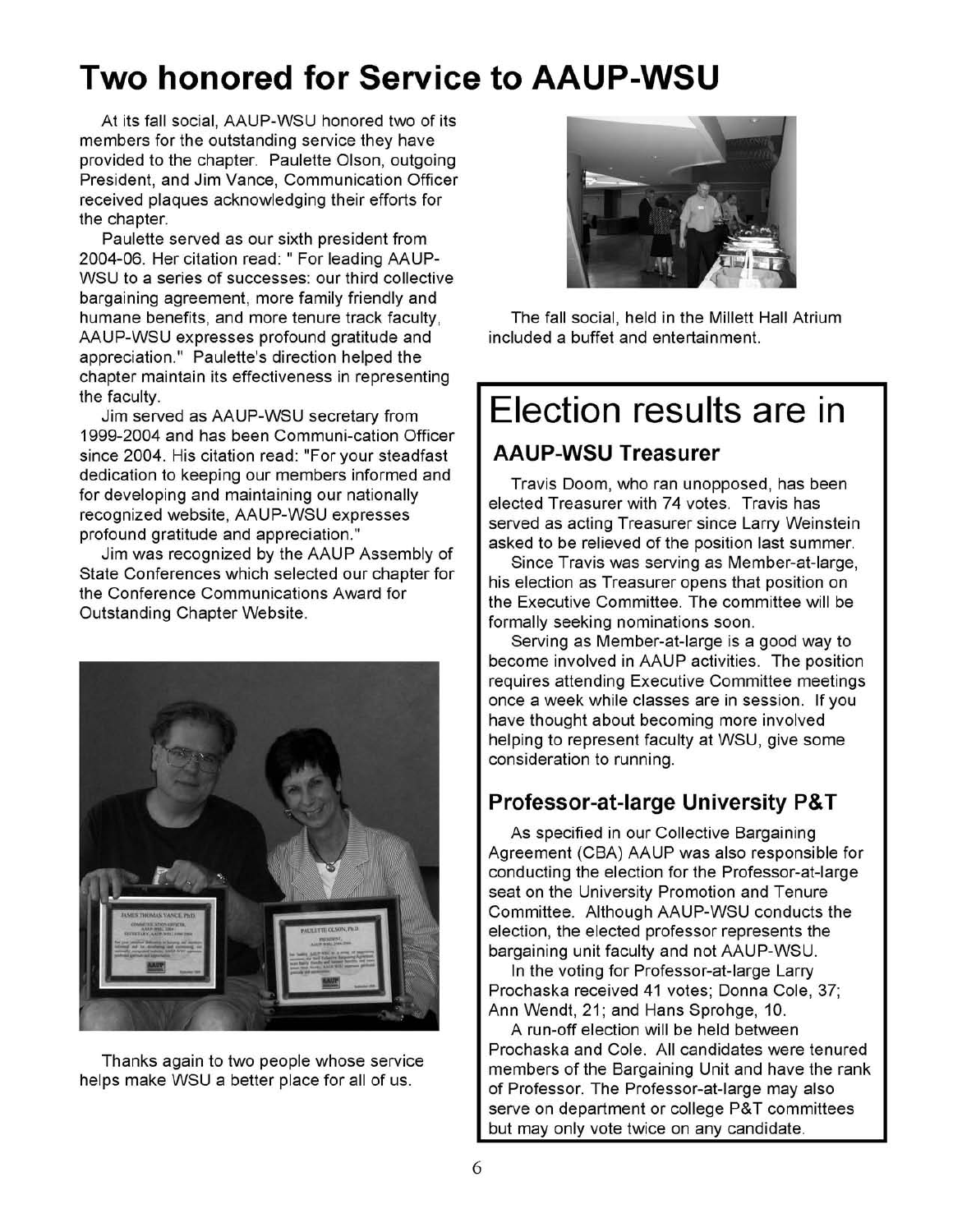# **A Message from Cary Nelson,**

Dear AAUP colleagues,

I am sending you this updated version of a story first published in *Inside Higher Ed* for two reasons: first, because many of you may not have seen the earlier IHE version; second, because I would like to offer it as a model of how we might share our chapter and conference stories with one another. Many chapters commemorate their histories-emphasizing key struggles over academic freedom or major labor disputes-at anniversary celebrations. Not all of them write actual local histories and put them on their Web sites. Very few chapters share their stories with AAUP members nationwide. We now have many ways of doing so-Academe publication, links from the national Web site, and e-mail distribution. The more we know collectively about one another's histories the stronger we are, especially if we include unique local color and detail.

#### **Solidarity Forever**

It was Monday, September 4,2006. The faculty at Eastern Michigan University had been on strike since September 1. Picket lines were up at a dozen places on campus-before the administration building, at all campus entrances, at loading docks, construction sites, and elsewhere. There was an inevitable, fluid conversation ongoing about what to do the next day. Should there be a mass meeting, a rally? Where should it be held? Events could derail any plans, but classes were scheduled to start on Wednesday, and it did not look like the administration would put an acceptable contract offer on the table. So people almost certainly needed to assemble the day beforehand.

Other Michigan public universities had accepted offers of raises ranging from 3 to 4 percent. Despite realizing that their faculty were already at the low end of the Michigan pay scale, the EMU administration had offered 2 percent and combined it with a new premium to be assessed for health care that amounted to roughly 1.6 to 1.8 percent of salary. The package was a wash. The union was also looking to help the students, who were unsurprisingly agitated that some classrooms had deteriorated to the point where neither heat nor air conditioning worked properly. Heavy coats worn in winter classrooms did not help note taking. So EMU's faculty union asked if the administration would be willing to receive an annual report recommending priorities for classroom repairs. The administration refused.

The refusal was an overt challenge to the union. Then the administration ramped up the pressure by adding that it would walk out of negotiations if the strike was not called off by 10 o'clock Tuesday night, the evening before classes were to begin. Late Tuesday morning consensus was reached that, save two pickets per site, everyone should gather that afternoon. Time and place were still in flux. I was in town, as national AAUP president, to offer my support and speak at the meeting. I was worried that no one would show up and said so. "They'll be there,"

# **National AAUP President**

union president Howard Bunsis replied with a smile. I cannot say that I was reassured.

What I had not calculated was how an extraordinary level of faculty solidarity would mesh with new technology. My previous experience with multiple picket sites had involved quite a bit of sending messengers running back and forth across campus. Now there were people with cell phones at every site. This was especially helpful when particular locations required additional troops, as when people needed to work at turning away delivery trucks. On one occasion I persuaded a Teamster member delivering hamburger buns to call his office, which agreed to cancel the rest of the week's deliveries. At a major university construction site, the concrete trucks had nonunion drivers. A cell phone call reached the concrete supplier, whose union loaders agreed not to load more concrete trucks. Other activists were taking cell phone messages in their cars and delivering water, picket signs, and modest edible treats as needed. Several retired professors took particular pleasure in running these on-demand delivery services.

I spent several hours on Tuesday morning visiting picket sites, introducing myself and talking with faculty, students, and university workers. The faculty were unvaryingly determined, though also anxious. False rumors abounded, as usual, but cell phone calls kept them under control, another political effect of new technology. I hadn't thought of cell phones as rumor control devices, but they enable members involved in job actions to make rapid contact with the leadership. The deeper anxiety was centered on the disruption of their faculty identities. They wanted to meet their classes on Wednesday. Most simply asked to be treated the same way other Michigan employees were being treated. A few said they'd settle for any offer that wasn't blatantly insulting. But because they were faculty they could not just picket; they had to talk these issues through. Happily, it was a bright midwestern day-75 degrees with a sheer sheet of blue sky above us. Spirits overall were more than high; they were stratospheric. Professors of English and engineering were one; they had shed their disciplinary skins. They were now part of that universal faculty that now and again focuses on their common destiny and mission.

At lunch time I made my way back to the negotiating room where I had first arrived the day before. It was a busy space. The union had been asking the administration for health care statistics for a year to no avail. Suddenly, at the penultimate moment, the data had arrived. Ordinarily this would have been a disaster. In the past, interpreting the numbers with sufficient mastery so as to suggest alternative solutions would have taken weeks. But union chapter president Howard Bunsis is a business faculty member more than comfortable with spreadsheets. What's more, the days of the smoke-filled bargaining hall had long disappeared. Each member of the bargaining team sat in front of a computer. A ten-foot